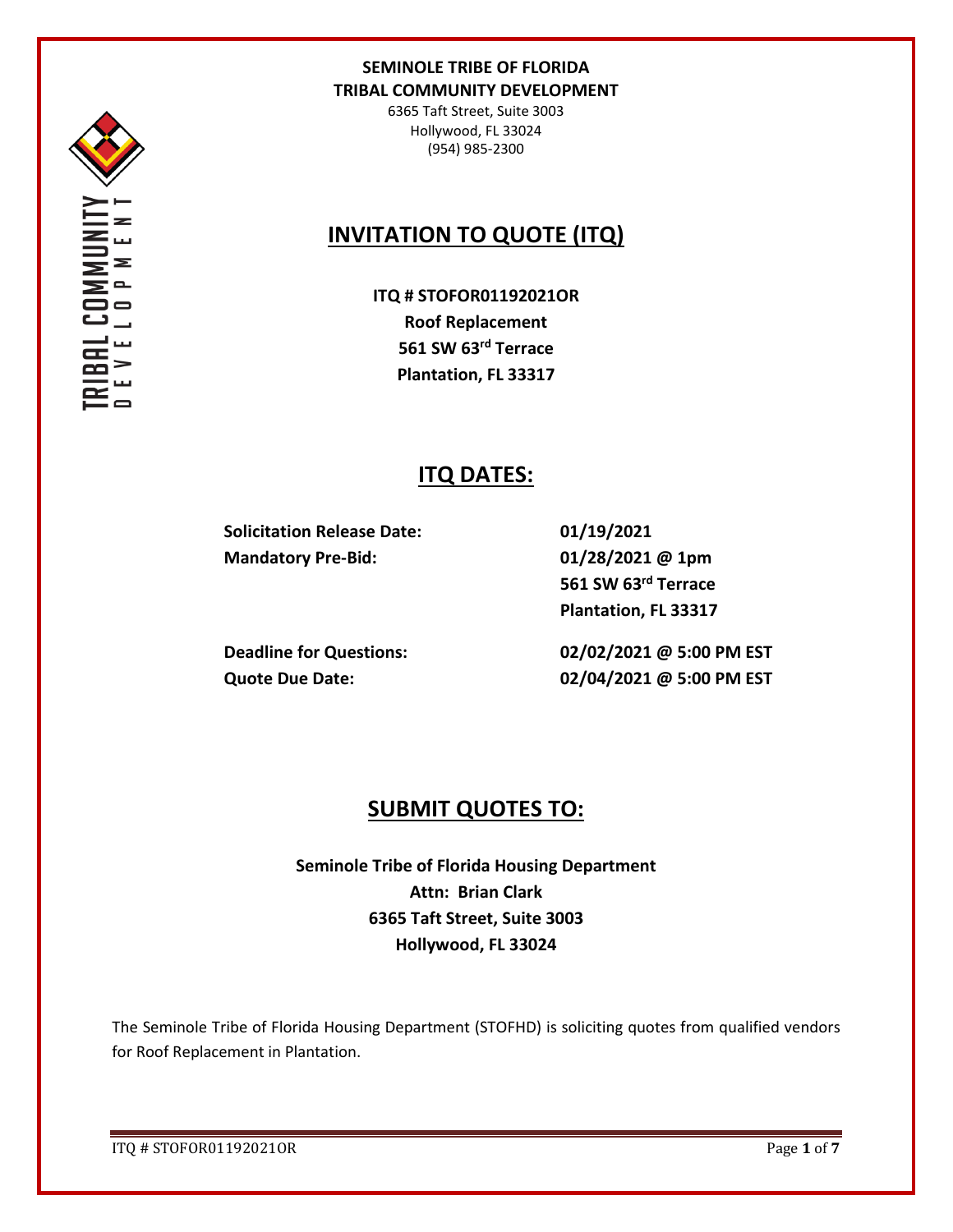6365 Taft Street, Suite 3003 Hollywood, FL 33024 (954) 985-2300

## **SECTION 1: INTRODUCTION AND INSTRUCTIONS**

#### **1.0 INTRODUCTION**

This ITQ provides prospective firms with sufficient information to enable them to prepare and submit quotes to the Seminole Tribe of Florida Housing Department (STOFHD) for The STOFHD is initiating this competitive ITQ to qualified Vendors who are in the business of providing General Contractor Services, capable of completing numerous job functions/services in a timely manner and therefore, seeks to enter into an Agreement with that Vendor.

### **1.1 INSTRUCTIONS**

This Invitation to Quote (ITQ) contains the instructions governing the quotes to be submitted and the material to be included therein; as well as any mandatory requirements that must be met to be eligible for consideration. All requests for clarification and/or any additional questions regarding this ITQ must be submitted via email to: BrianClark@semtribe.com

Seminole Tribe of Florida Housing Department:

 ATTN: **Brian Clark 6365 Taft Street, Suite 3003 Hollywood, FL 33024**

A mandatory pre-bid meeting at the home is scheduled **for Thursday January 28th 2021 @ 1pm** 

**Only those emailed quotes received in this Hollywood Housing Department office on or before the Due Date and time will be eligible for consideration. Any quote received after the Due Date and time, regardless of the method of delivery, will be discarded**.

The STOFHD hereby notifies all bidders that if your quote is selected, you will be required to enter into a formal contract with the Seminole Tribe of Florida for the services you are bidding. You will also be required to meet all company vendor, insurance and certification requirements.

The STOFHD reserves the right to reject any or all quotes, to waive formalities or informalities, and to award contract, either in whole or in part. The right is also reserved to select minority vendors and/or vendors with tribal member ownership.

All quotes submitted become the property of STOFHD upon receipt. The content of all quotes shall be kept confidential until an award is made, after which such content will no longer be kept confidential, except as noted therein.

ITQ # STOFOR01192021OR Page **2** of **7**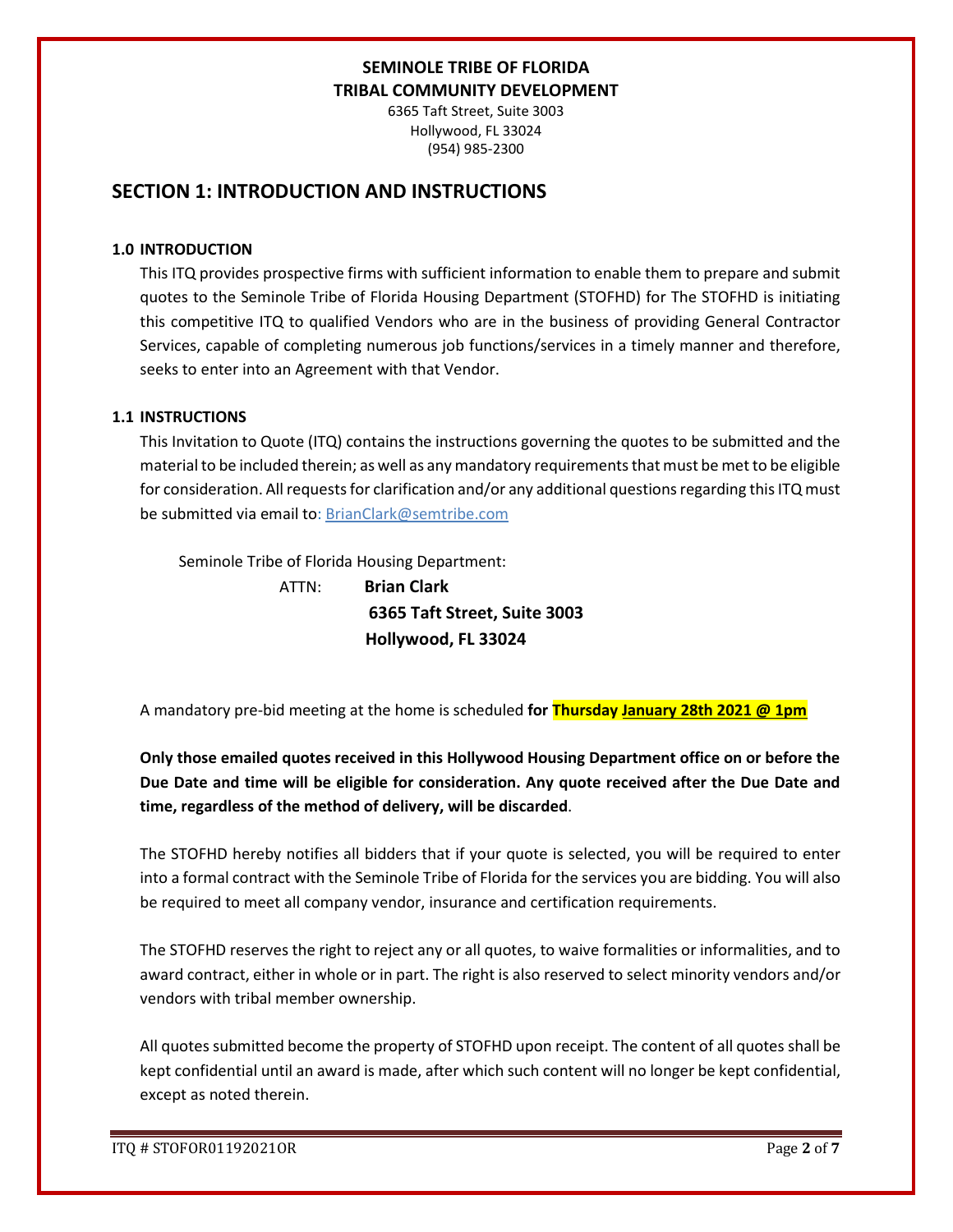6365 Taft Street, Suite 3003 Hollywood, FL 33024 (954) 985-2300

## **SECTION 2: GENERAL REQUIREMENTS**

#### **2.0 OBJECTIVE**

The objective of this ITQ is to provide sufficient information to enable qualified Respondents to submit written quotes. This ITQ is neither a contractual offer nor a commitment to purchase any products or services. All information contained in the quote must be legible. Any and all corrections and or erasures must be initialed. **Each quote shall be signed in ink by an authorized representative of the respondent**. The contents of the quote submitted by the successful respondent of the ITQ may become part of the contract awarded as a result of this solicitation.

### **2.1 SCOPE OF WORK (SOW)**

The Scope-of-Work ("SOW") contained in the Attachments describes the services expected for a Contractor to provide the STOFHD. Respondent must ensure that all such services contained in the SOW are provided for in every particular and shall meet or exceed the level of quality, availability, features, functionality, frequency, accuracy, and performance.

The silence of specifications or requirements as to any detail contained in this document or any of the attachments or exhibits, or the apparent omission from any specifications or requirements, or a detailed description concerning any point, shall be regarded as meaning that only the best commercial practices shall prevail and that only material and workmanship of the finest quality are to be used. All interpretations of the Scope of Work shall be made on the basis of this statement.

### **2.3 NOTIFICATION**

Each respondent submitting a quote in response to this ITQ will be notified in writing as to acceptance or rejection of their quote. Release of notification letters should be within sixty (60) days of the quote submission date. STOFHD reserves the right to delay this action if it is deemed to be in the best interests of STOFHD.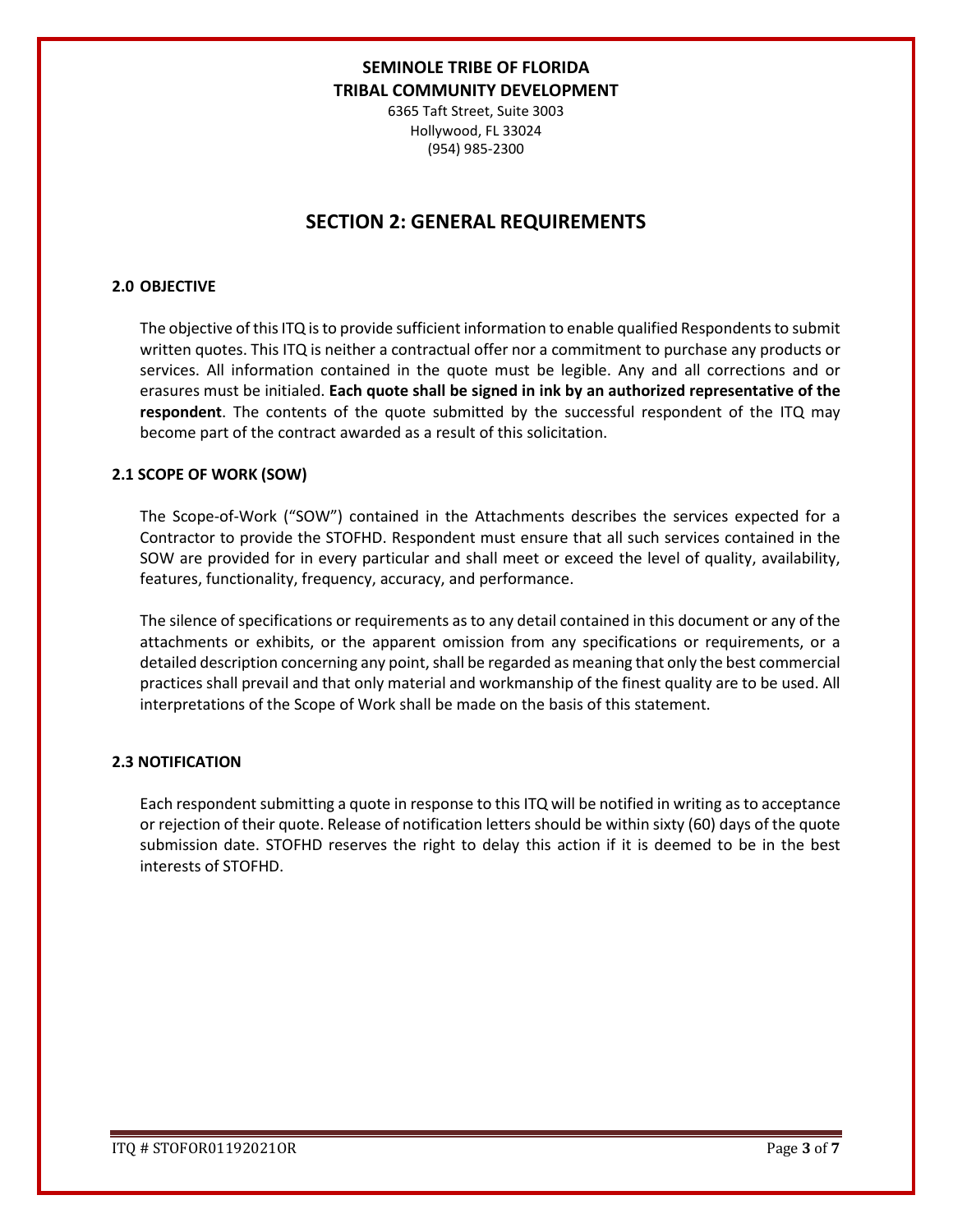6365 Taft Street, Suite 3003 Hollywood, FL 33024 (954) 985-2300

## **Housing Standardized Request for Repairs/Construction**

### **Bathroom:**

- All wood cabinets are required at all times, when like for like is stated if current cabinet is particle board, include in the bid the price to replace with all wood
- Durock on walls in the shower or tub area
	- o All joints, corners and around windows must be sealed with red guard
	- o Extend the Durock 2' on all sides beyond the shower or tub
- Shower floor mortar bed, no foam or any other products should be used
	- o Minimum 2-4% pre-slope
- Liner should be water tested for 24 hours
	- o Minimum 6 inches
- All floor tile should be slip/skid resistant
- Shower floor tile should be a maximum of 2x2 mesh
- Provide backing for all walls inside tub/shower area between 32" and 38"
- Faucets should be Kohler or Delta
- From shower diverter to shower head piping must be copper tubing and copper fittings o Secure the diverter and pipe fittings securely
- When tiling the walls extend 2 feet passed the shower or tub
- ADA bathroom the entire bathroom must be tile a minimum of 4 feet
- All toilets must be Kohler highline
- All exhaust must be vented through the roof or soffit
	- o The exhaust fan and light for the bathroom must be on the same switch
- All paint must be high gloss

### **Kitchen:**

- All wood cabinets are required at all times, when like for like is stated if current cabinet is particle board, include in the bid the price to replace with all wood.
- All sinks should be deep double drop in sinks
- Faucets should be Delta with a pull out spray hose
- Moisture resistant (purple) drywall
- Cabinet screws should be a minimum of  $2\frac{1}{2}$  inches
	- o Efforts should be made to find a stud
- If drywall is removed from floor to ceiling, blocking must be provided for upper and lower cabinets

All microwave and kitchen hoods must be exhausted outside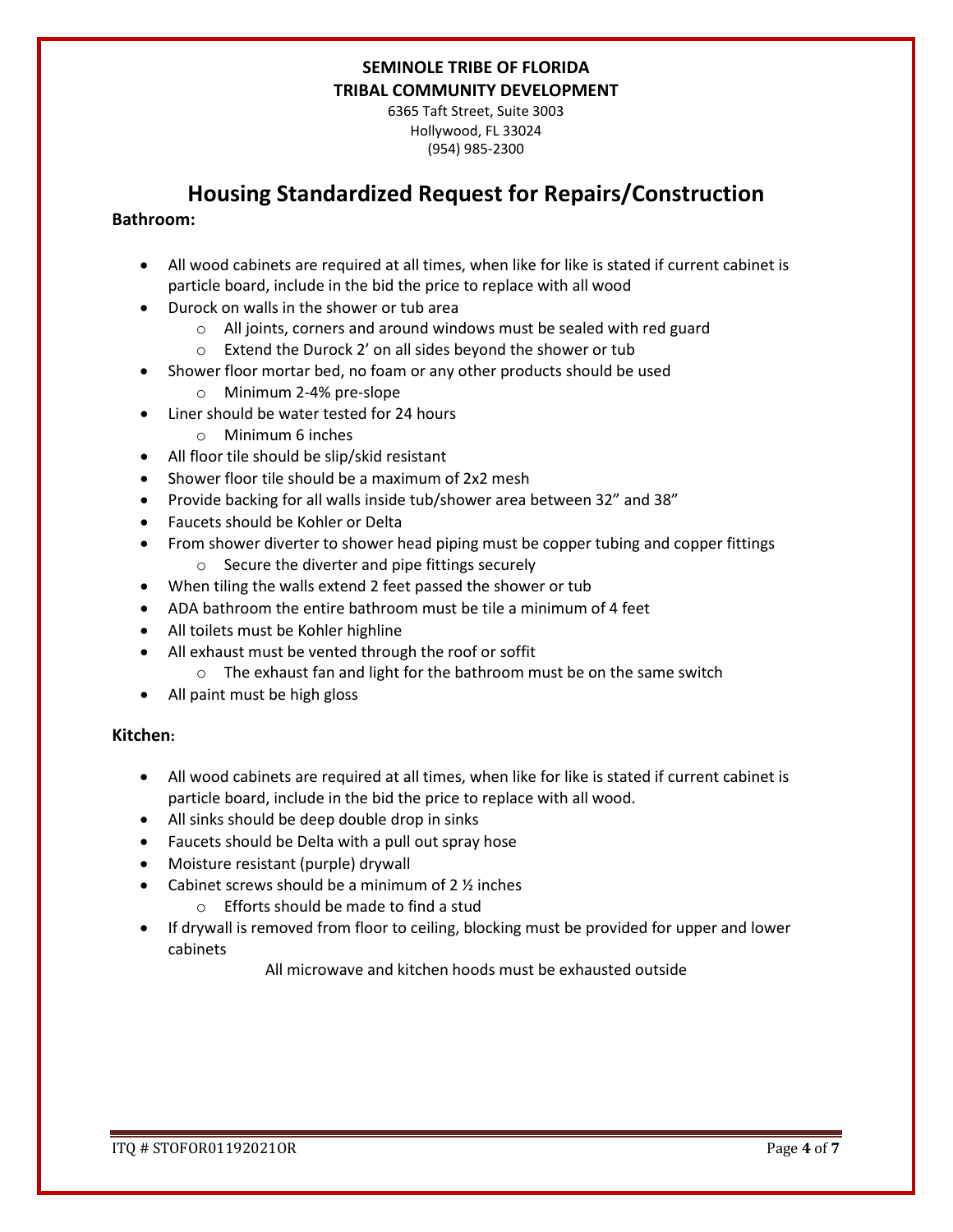6365 Taft Street, Suite 3003 Hollywood, FL 33024 (954) 985-2300

### **Mechanical/HVAC:**

- All AC units must be installed on a metal stand with a secondary pan and connect float switch
- A primary float switch must be installed and connected
- When replacing duct work all joints and seams must be taped and mastic
- All new HVAC units must be a minimum of 16 seer
- All flexible ducts must be a minimum of R8 R-value
- All disconnects should be the pull type non-fuse
- Rheem, Goodman, Night and Day units preferred
- Caulk around all AC vents
- Keyed lockout caps must be on all units

### **Water Heaters:**

- GE brand, replaced like for like gallon size
- Drain pan required
- TRV piped to the outside
- All water heaters should have a separate shut off switch
- New code required Energy conservation code chapter 4
- Heat traps are mandatory

### **General Notes:**

- Schedules must be submitted with all bids and updated any time there is a change
- Contractors are expected to work Monday-Friday, 8:00am-5:00pm unless otherwise specified by the project manager
- When installing new drywall in bedroom, living room etc., backing must be provided for TV's being mounted on the wall
- Place a chase and an outlet at the same area where backing is located
- Seal all recess lighting, caulk the lights to the ceiling
- Caulk around all exterior lights
- All exterior light fixtures must be LED
- Any penetration that are made through the wall to the exterior must be caulked or sealed
- Any new gutters must have leaf guard
- Any roof repairs/replacement must follow Miami-Dade standards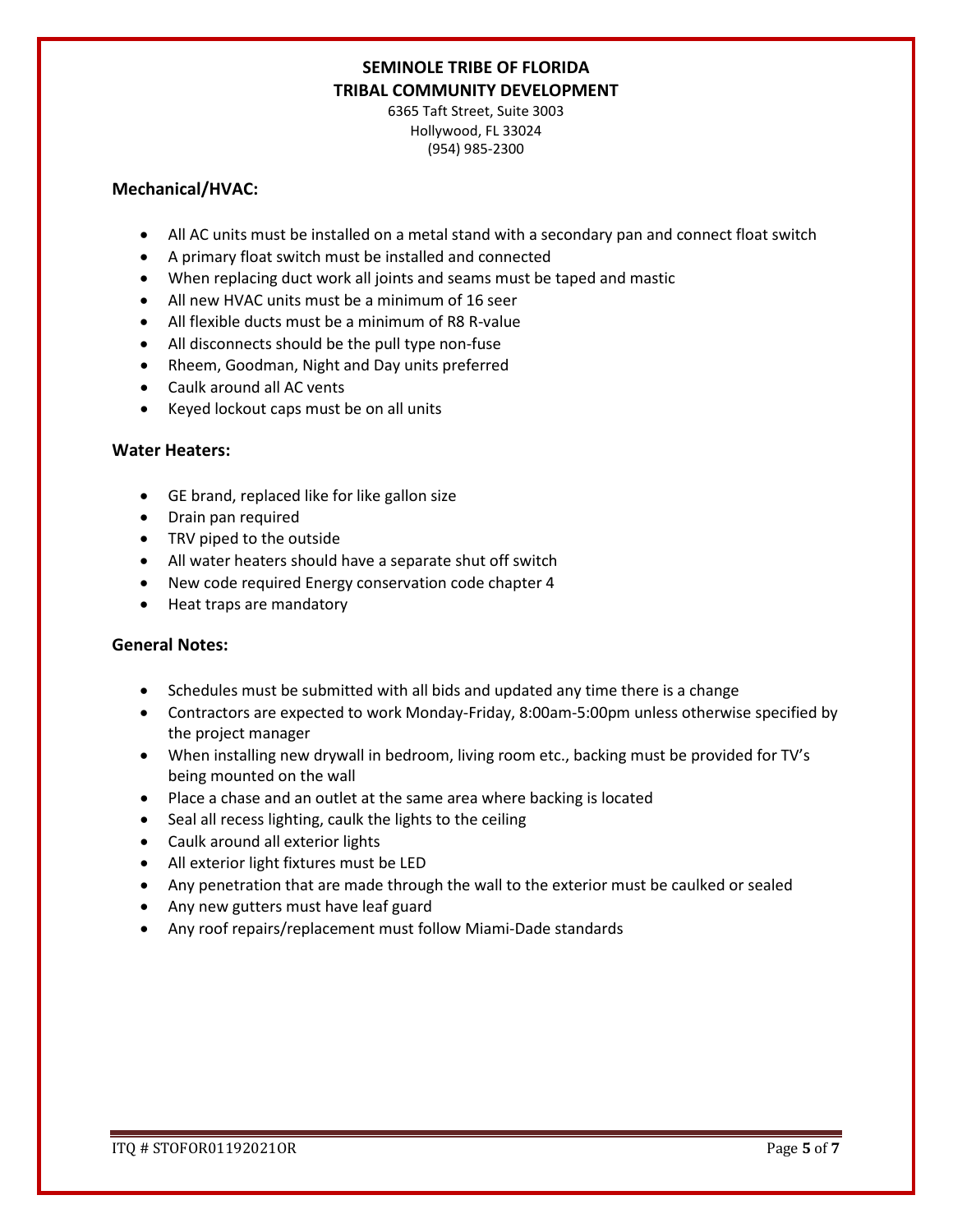6365 Taft Street, Suite 3003 Hollywood, FL 33024 (954) 985-2300

# **Scope of Work Roof Replacement**

- Supply all labor and materials.
- All work performed shall be as per code(s).
- Place drop cloths, wall curtains, etc. to protect existing finishes, equipment, furniture, etc.
- **Schedule of Values and proposed Schedule shall be submitted with proposals.**
- Supply all drawings/prints and any other documentation needed by the Building Department.
- Clean up jobsite daily and before the final inspection of the completed job.
- Contact Housing Department for final inspection, prior to leaving the jobsite.

### • **Roof Replacement and Drywall Repair**

In general, the work includes, but is not limited to:

- **a.** Supply all labor and materials to replace flat roof.
- **b.** Remove all existing vent boots, felt, drip edge and gutters as necessary.
- **c.** Inspect and replace any rotted or damaged plywood and fascia board.
- **d.** Proposal to include 8 sheets (4x8) of plywood decking, provide a per sheet price for any additional sheets required.
- **e.** Proposal to include 80' of wood fascia, provide per ft. price for any additional.
- **f.** Re-nail all roof deck sheeting per the current Florida Building Code High Velocity.
- **g.** Install new drip edge per code.
- **h.** Install the underlayment as directed by the manufactures NOA 30# felt, tin tab with ring shank nails.
- **i.** Price gutters as an option.
- **j.** Replace all removed vent caps with new. (Like for Like)
- **k.** Scrape all are areas that have water stains, damage in 3 rooms.
- **l.** Retexture areas that were scraped, prime and paint whole room.
- **m.** Call Housing and the City of Plantation for roof inspections.
- **n.** Prime and paint to match any replaced fascia board.
- **o.** Use a magnate pulled over the surrounding work area to remove any nails from the grass/yard around the home daily.
- **p.** Clean up and remove any and all debris daily from the job site.